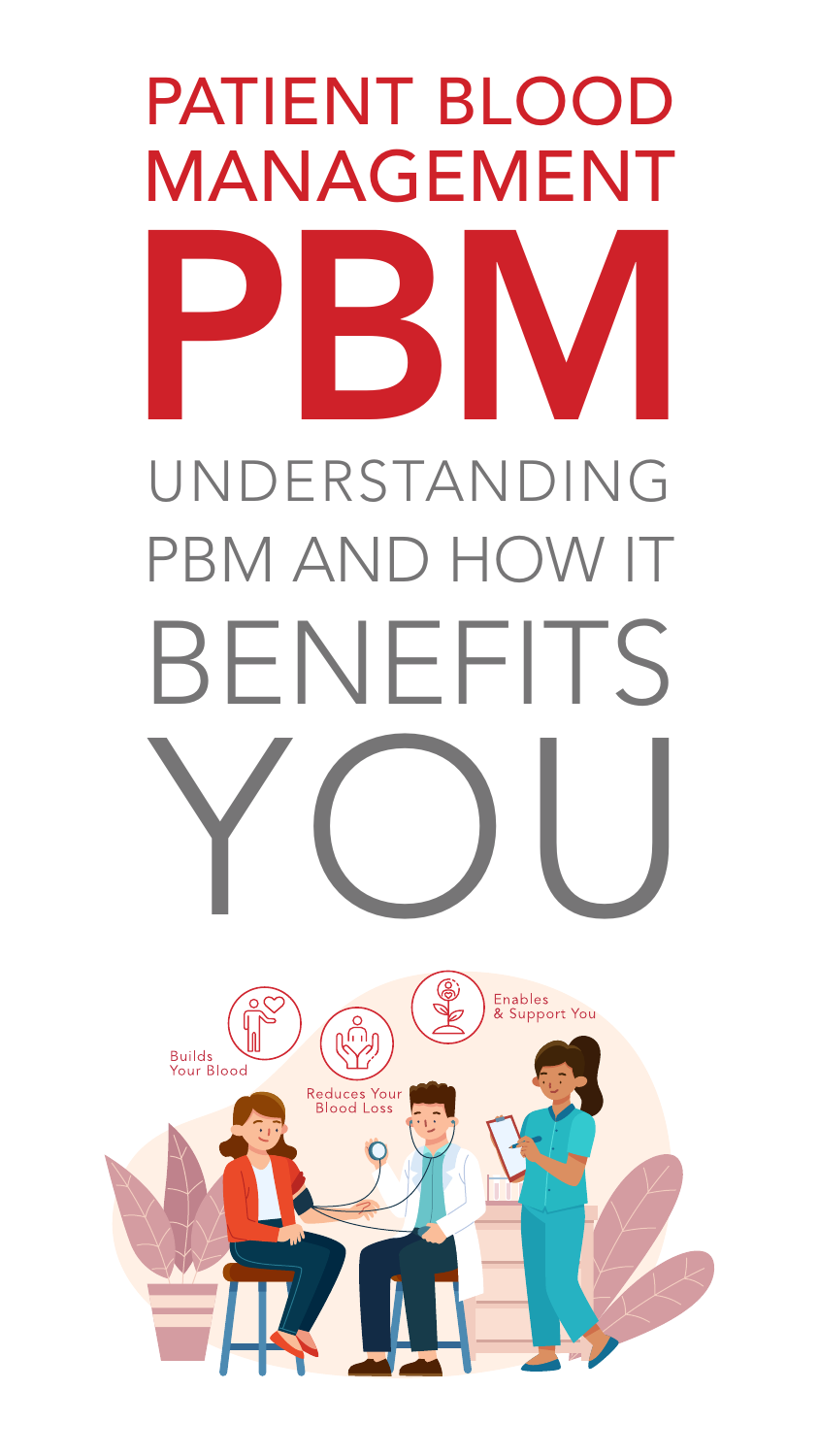## Did you know?

The best blood is your own blood. Patient Blood Management (PBM) helps you be your own blood bank.

## Why is it beneficial?

- 1. Prepares you for surgery to reduce complications and recovery time (getting home faster and in better health).
- 2. Optimises you to achieve best outcome and improve your quality of life.
- 3. Reduces your chances of hospital related illness / complications.
- 4. Reduces overall cost as you can avoid extra days in hospital with less interventions.
- 5. Your doctor can concentrate on your primary issue rather than being distracted with anaemia, giving blood or dealing with the side-effects of the blood transfusion.

### When should I ask for PBM?

- 1. If your doctor tells you that you are anaemic or require a blood transfusion.
- 2. If you have a chronic disease such as chronic kidney diseases, heart disease, cancer, bleeding disorder or heavy menstrual bleeding as these increase risk of anaemia.
- 3. If you have a planned surgery. Always ask your

Doctor to check your Haemoglobin - ideally at least 4 weeks before surgery.

4. If you are pregnant - especially in the 3rd trimester of pregnancy (even if Haemoglobin was checked earlier).

5. If you are undergoing chemotherapy or other treatments for cancer.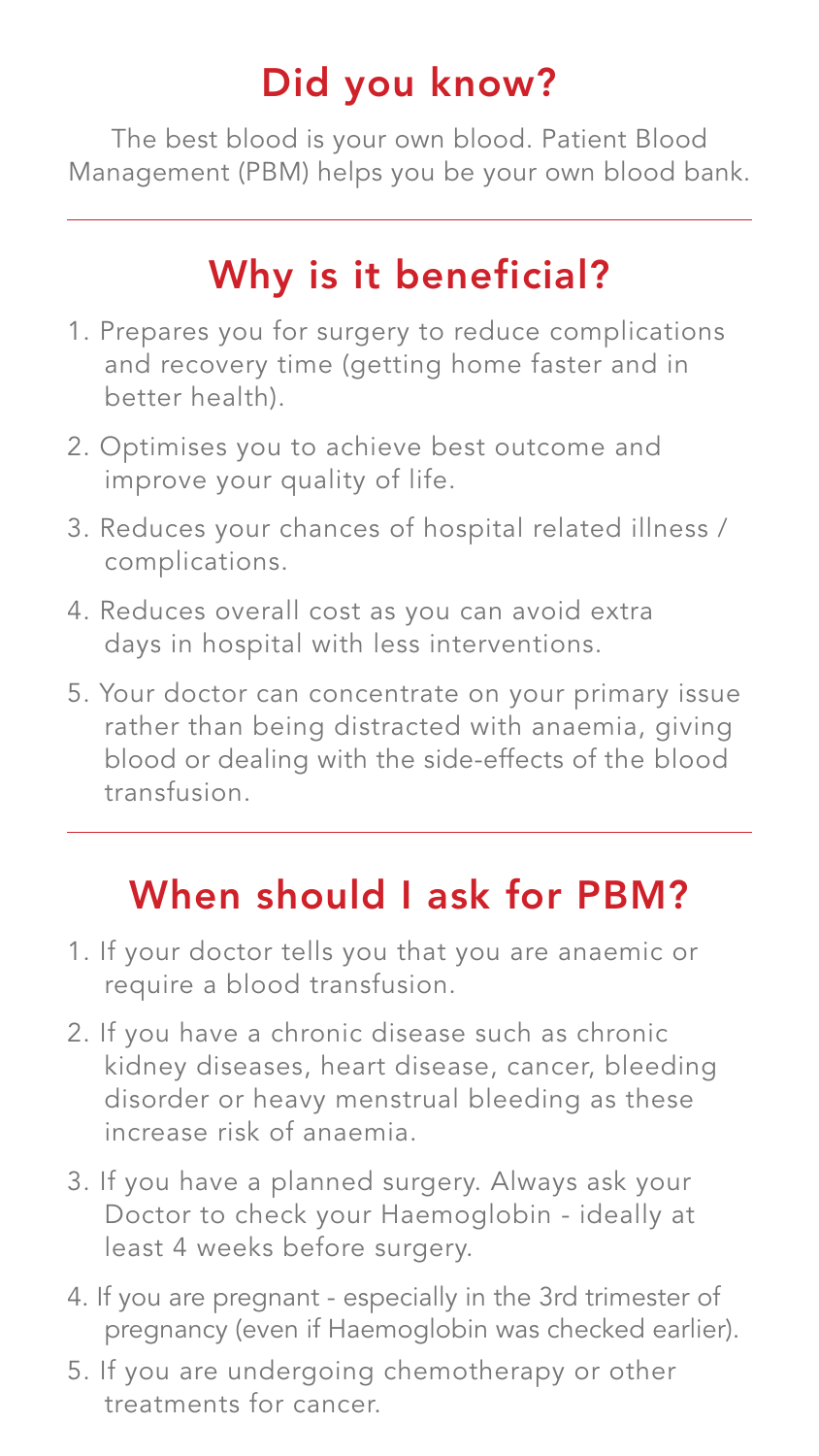### How does PBM work?



- 1. Ensure building blocks essential for healthy red blood cells are sufficient. This includes checking and optimising your iron concentration, B12 levels, folate, other vitamins & minerals.
- 2. Potential use of a medicine, called erythropoietin,

#### to increase the production of red blood cells.



- 1. Your current medications (including traditional medicine herbs) are reviewed with your doctor and those that increase bleeding may temporarily be stopped.
- 2. Having your medical team focussed on avoiding anaemia rather than treating it eg: early treatment of stress ulcer.

#### 3. Limit blood tests to essential only (minimising loss of blood).

4. Improved techniques using good skills, equipment and medication to minimise blood loss during surgery, treatment or birth.

#### BUILDS YOUR BLOOD

### REDUCES YOUR BLOOD LOSS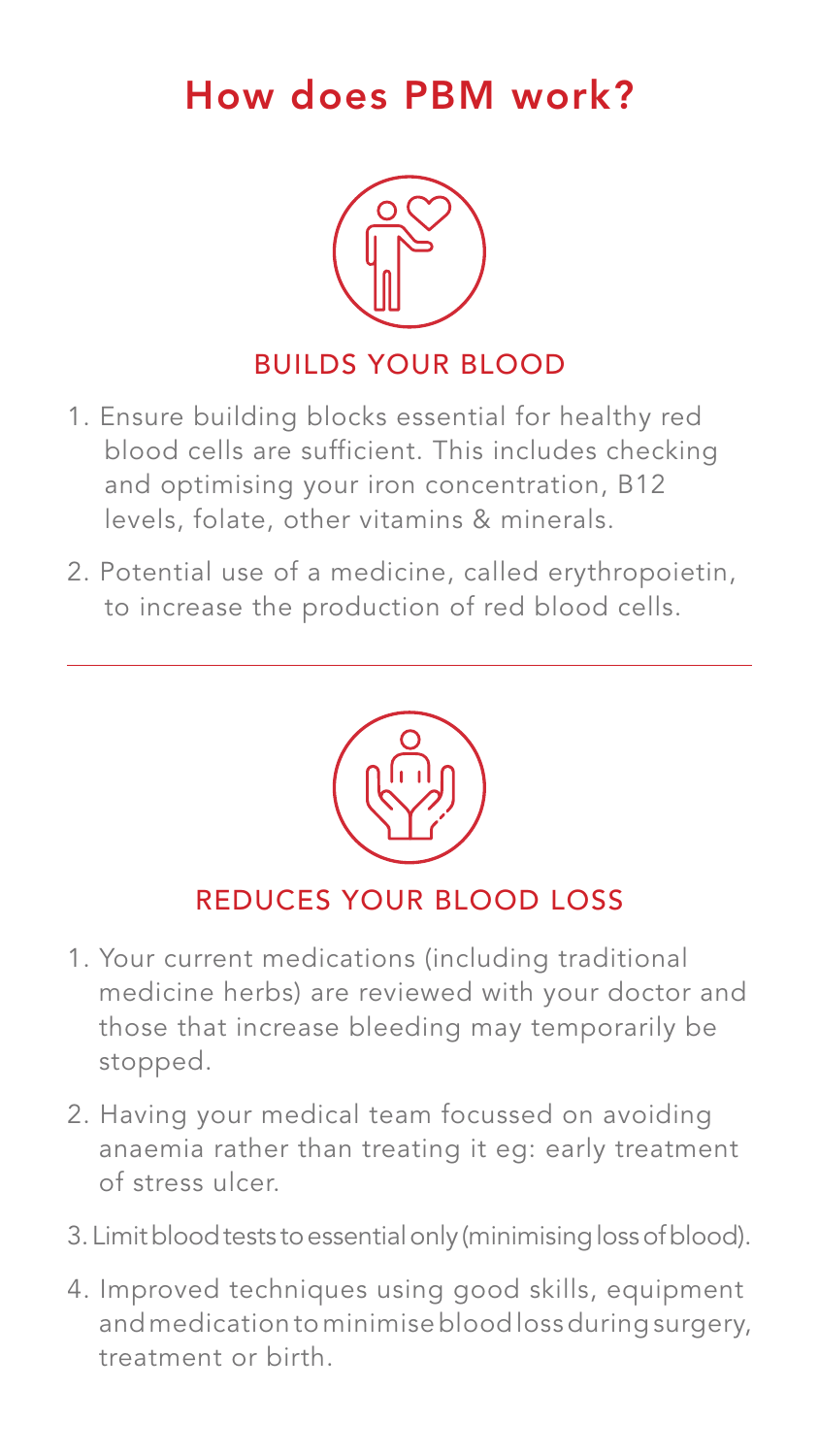- 1. Decide the amount of blood loss your body can stand, and prepare your body well.
- 2. Provide supporting oxygen or medications during your recovery – to meet the needs of your body if low red cells.
- 3. Give you time to recover reduce your energy needs

### PBM is the scientific use of safe, effective medical and surgical techniques to prevent anaemia and reduce blood loss to improve your outcome.

to support your body and allow you to be ready whilst safe-guarding you from harm.



### ENABLES & SUPPORTS YOU

### What is my role in PBM?

PBM is centered around you. It gives you control of your

#### health in order to improve your outcomes.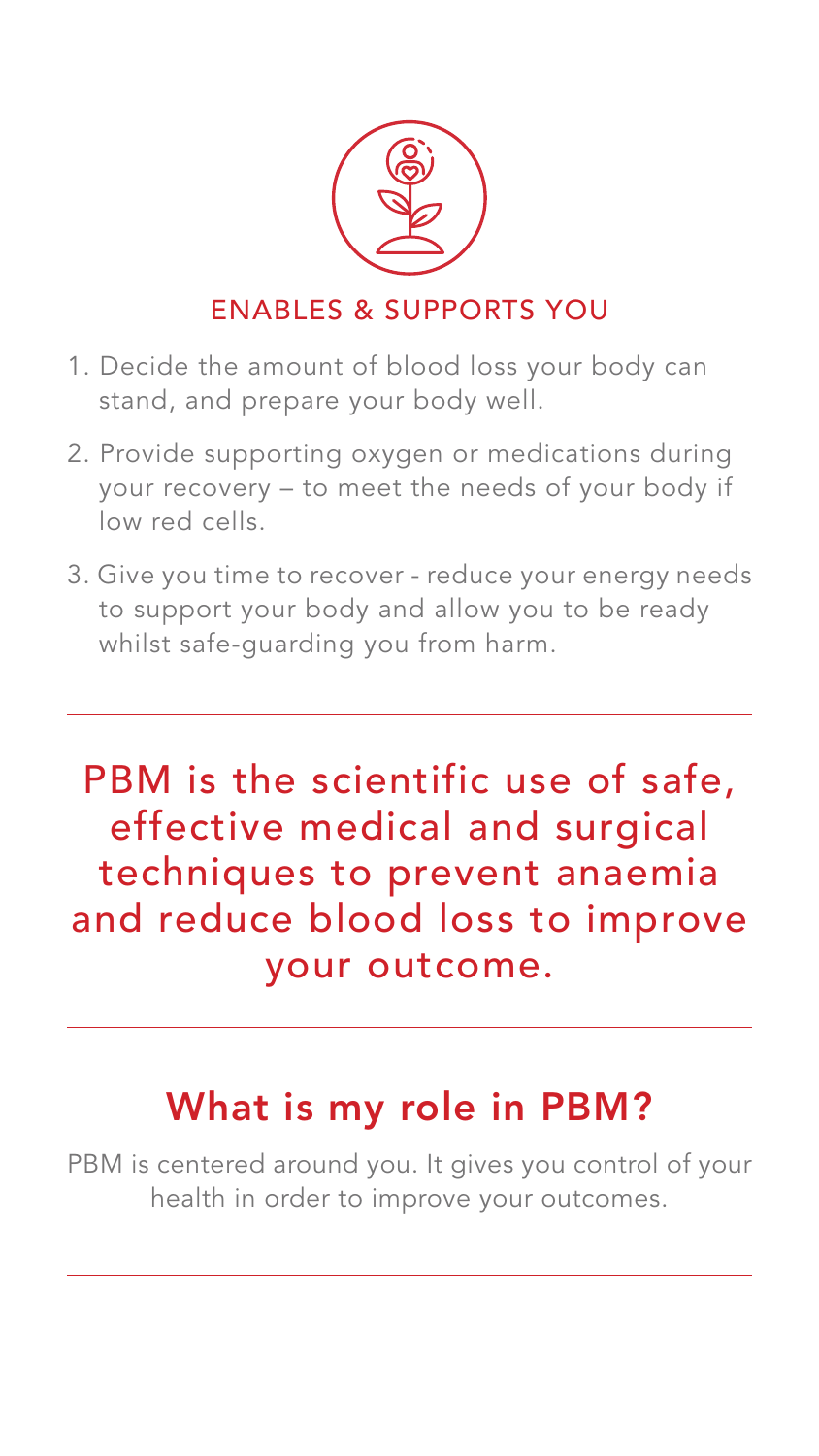### Important tips.

Be well informed & understand what is involved. Questions to ask your doctor:

1. What is my Haemoglobin level (is it above 13)?

2. What are the risks, benefits and alternatives to the suggested treatment (including blood transfusion)?

3. How will my blood loss be reduced?

4. What will be done to reduce the chances of a blood transfusion?

5. If I am a patient for whom blood transfusion is NOT AN OPTION, what medical and surgical techniques will be used?

\*\*\*All treatment strategies are customised & may be slightly different in different patient populations; for example in surgical cases, pregnancy, cancer and/or chronic kidney disease.

Please discuss PBM options with your doctor.